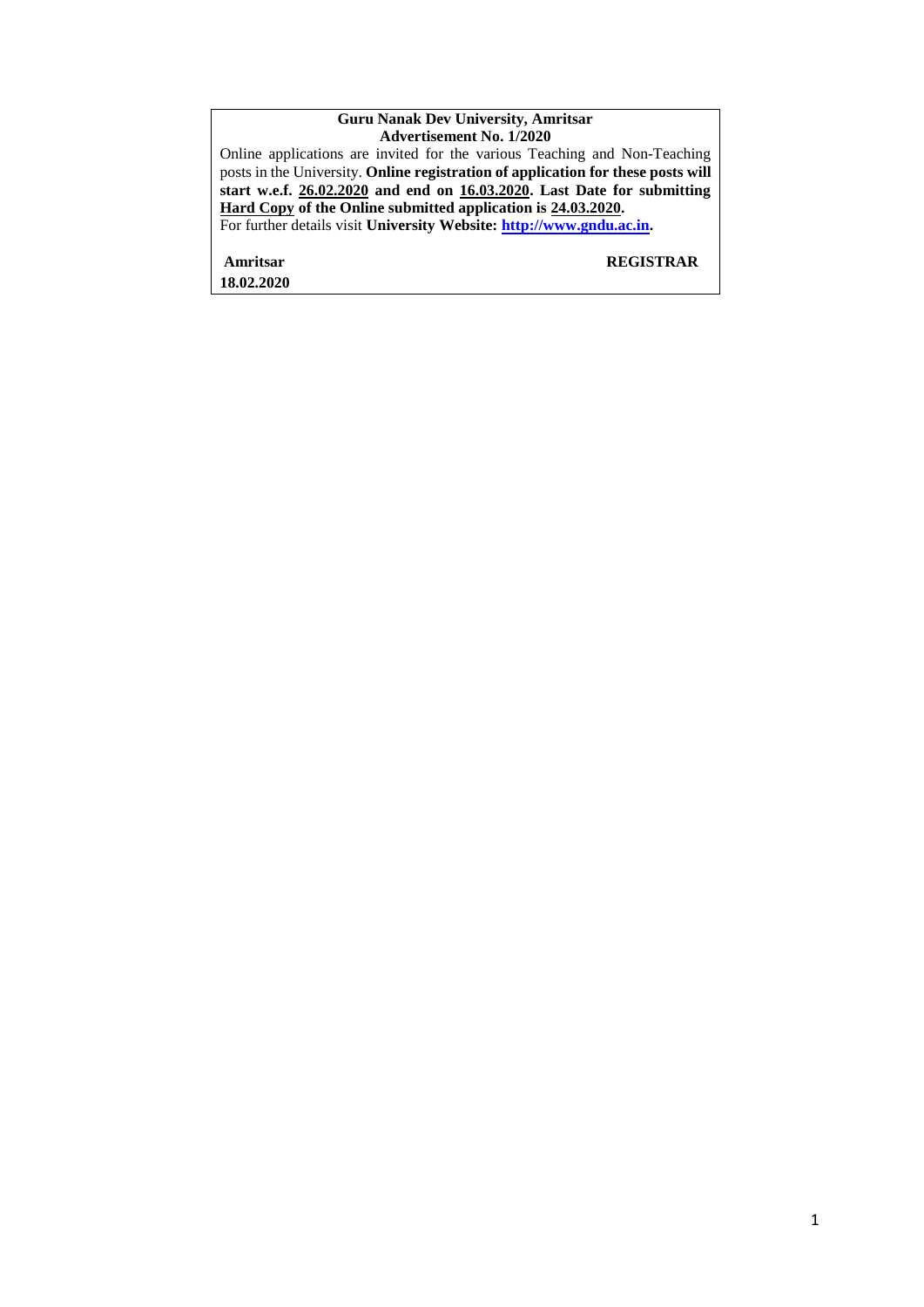#### **Guru Nanak Dev University, Amritsar**

*(Established by the State Legislature Act No.21 of 1969)*

#### **Advertisement No. 1/2020**

Online applications are invited from eligible candidates for various Teaching and Non- Teaching posts in the Guru Nanak Dev University, Amritsar as per details given below. Candidates must also fill the Score Card Proforma for Assistant Professors, which is an essential component of the online application form. Candidates are required to deposit the prescribed fees (**non refundable**) through online mode only using Credit Card/ Debit card/ Net banking. Application fees for Posts at Sr. No. 1 to 6 & 9 to 12 will be Rs. 1180/-(including GST) (Rs. 590/-(including GST) for SC/ST & PWD candidates) and for Post at Sr. No. 7 to 8 Rs. 944/-(including GST) (Rs. 472/-(including GST) for SC/ST & PWD candidates). The SC/ST and PWD candidates who are not domicile of the State of Punjab shall have to pay the application fee of Rs. 1180/- (including GST) for posts at Sr. No. 1 to 6 & 9 to 12 and Rs. 944/- (including GST) for posts at Sr. No. 7 to 8. The application submitted through online mode **ONLY** shall be accepted and submission of its Hard Copy is also must.

For the posts of Director-HRDC, Professor and Associate Professor candidates must send the downloaded Academic Performance Indicator (API) based Performance Based Appraisal System (PBAS), as set out in UGC regulations, and score card performa duly filled in all respect as per guidelines, along with the supporting documents with the hard copy of their application form, which is an essential component of the application form. This PBAS and Score Card proforma and guidelines are available at the university website : [www.gndu.ac.in.](http://www.gndu.ac.in/) No modification will be allowed subsequently.

Research Publications of the Candidates to be considered shall be as per the old list of UGC approved Journals published before 16.09.2019 and as per the new UGC care list published after 16.09.2019 respectively.

#### **Important Dates:**

| Opening date for on-line Registration of applications                  | 26.02.2020 |
|------------------------------------------------------------------------|------------|
| Last date for on-line Registration/submission of application.          | 16.03.2020 |
| Last date for submitting the hard copy/print out of online application | 24.03.2020 |
| and supporting documents to the Registrar, Guru Nanak Dev              |            |
| University, Amritsar-143005 (Pb.)                                      |            |

| S.No. | Name of the Post(s)/ Pay Scale                                                                                                                                                                                             | <b>Department (Specialization)</b>                                                   | No. of $Post(s)$    |
|-------|----------------------------------------------------------------------------------------------------------------------------------------------------------------------------------------------------------------------------|--------------------------------------------------------------------------------------|---------------------|
| 1.    | <b>Director</b><br>(Pay Scale: Rs. 37400-<br>$67000+10000$ GP) (!)<br>Note: Expenditure subject to receipt of<br>balance grant of previous year $\&$ current<br>year & to be restricted as per grant<br>sanctioned by UGC. | Development<br>Human<br>Resource<br>Centre (HRDC)                                    | 01                  |
| 2.    | <b>Professor</b> $(\#)(\# \#)$<br>(Pay Scale: Rs. 37400-<br>67000+10000 AGP) $(*)$<br><b>OR</b><br>Last pay drawn (-) Pension<br>(For Retirees) (###)                                                                      | Dr. B.R. Ambedkar Chair<br>(Political Science, Sociology, Law<br>and Social Science) | 01                  |
| 3.    | <b>Professor</b><br>(Pay Scale: Rs. 37400-<br>67000+10000 AGP) $(*)$                                                                                                                                                       | Architecture                                                                         | 01                  |
| 4.    | <b>Associate Professor</b><br>(Pay Scale: Rs. 37400-<br>67000+9000 AGP) $(*)$                                                                                                                                              | Architecture<br>History (Modern/Medieval India)<br>Laws                              | Gen-02, SC-01<br>01 |

#### **Detail of Posts**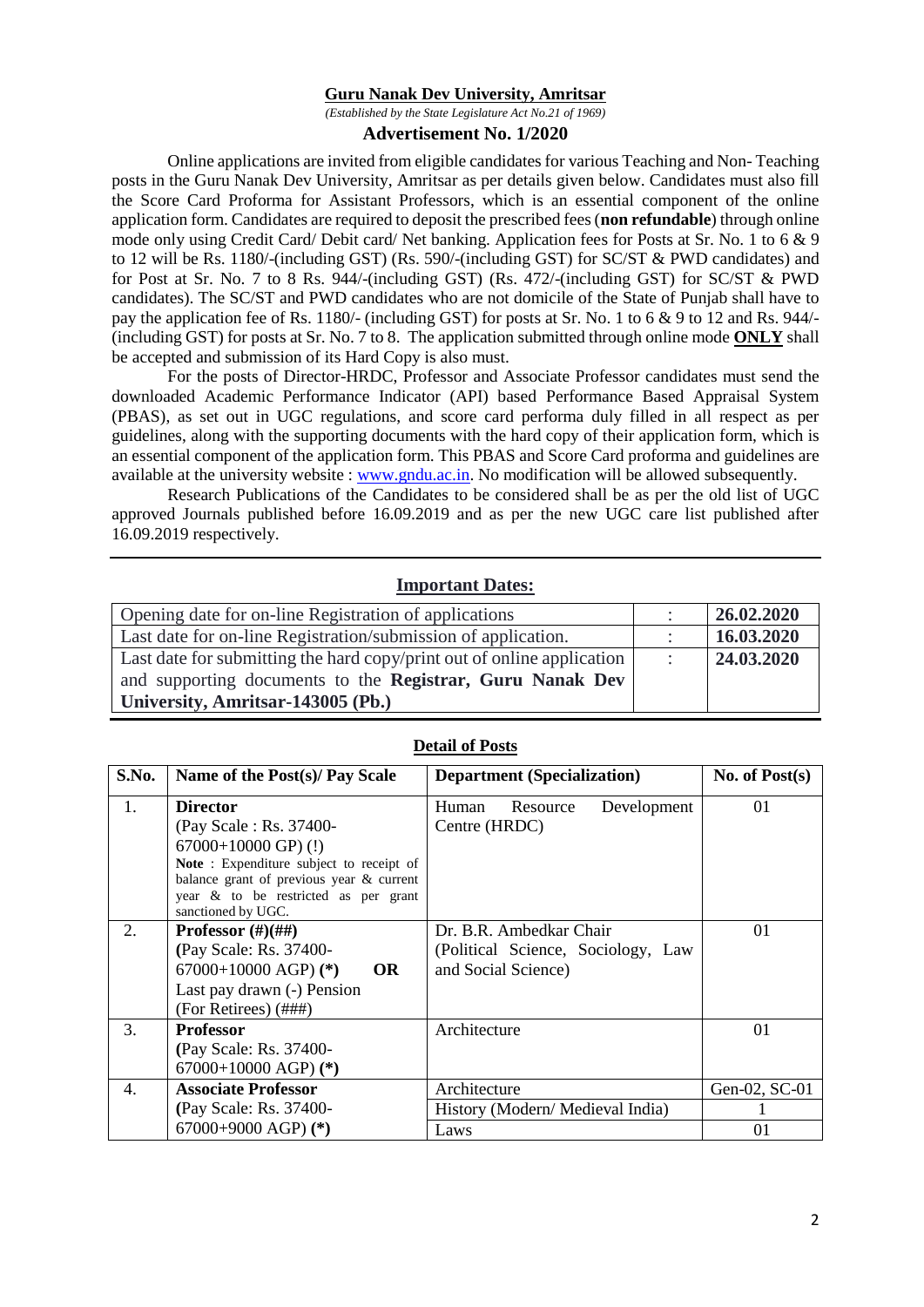|    |                                                            | Psychology(Statistics/Research                               | $BC-1$   |
|----|------------------------------------------------------------|--------------------------------------------------------------|----------|
|    |                                                            | Methodology/Multivariate                                     |          |
|    |                                                            | Techniques)                                                  |          |
|    |                                                            | Sociology                                                    | 01       |
|    |                                                            | <b>Mathematics</b>                                           | 01       |
| 5. | <b>Assistant Professor</b><br>(Pay Scale: 15600-39100+6000 | Architecture                                                 | $SC-1$   |
|    |                                                            | Foreign Language (Japanese)                                  | 01       |
|    | $AGP$ $(*)$                                                | <b>Agriculture (Plant Pathology)</b>                         | 01       |
|    |                                                            | Botanical & Environmental Sciences                           | $SC-1$   |
|    |                                                            | (M.Sc. Botany with specialization in                         |          |
|    |                                                            | advance area of Plant Sciences)                              |          |
|    |                                                            | Laws                                                         | $BC-1$   |
|    |                                                            | MYAS-GNDU Department of Sports                               |          |
|    |                                                            | Science & Medicine                                           |          |
|    |                                                            | 1. Hospital Administration (**)<br><b>Mass Communication</b> | 01<br>01 |
|    |                                                            | Tourism & Hospitality                                        | 01       |
|    |                                                            | (Hotel Management)                                           |          |
|    |                                                            | <b>GNDU College Nakodar</b>                                  |          |
|    |                                                            | 1. English                                                   | 01       |
|    |                                                            | 2. Commerce                                                  | 01       |
|    |                                                            | <b>GNDU College Sujanpur</b>                                 |          |
|    |                                                            | 1. English                                                   | 01       |
|    |                                                            | 2. Punjabi                                                   | 01       |
| 6. | <b>Assistant Professor</b>                                 | MYAS-GNDU Department of Sports                               |          |
|    | (Pay Scale: 15600-39100+6000                               | Science & Medicine                                           |          |
|    | AGP)                                                       | 1. Sports Biomechanics                                       | 01       |
|    | Salary of post will be charged                             |                                                              |          |
|    | from the NCSSR Budget Head,                                |                                                              |          |
|    | till it is received from Ministry of                       |                                                              |          |
|    | Youth<br>Affairs<br>$\&$<br><b>Sports</b>                  |                                                              |          |
|    | (MYAS), Govt. of India                                     |                                                              |          |
| 7. | <b>Coaches</b>                                             | Fencing                                                      | PWD-1    |
|    | (Pay Scale:                                                | Wushu                                                        | $BC-1$   |
|    | Rs. 10300-34800+3800 GP) (*)                               | Handball                                                     | ESM-1    |
|    |                                                            | Cricket                                                      | $ESM-1$  |
| 8. | Physiotherapist                                            | MYAS-GNDU Sports Science &                                   | 01       |
|    | (Pay Scale:- 10300-34800+3200                              | Medicine                                                     |          |
|    | GP)                                                        |                                                              |          |
|    | Funded by Ministry of Youth                                |                                                              |          |
|    | Affairs and Sports, Govt. of<br>India                      |                                                              |          |
| 9. | <b>Consultant-cum-Coordinator</b>                          | Centre of Preparation for Competitive                        | 01       |
|    | (Fixed Pay Rs. 50,000/- P.M.)                              | Examinations                                                 |          |
|    | $(\mathcal{Q})\,(\mathcal{X})(\wedge)$                     |                                                              |          |

# **Details of Contractual Posts for the session 2019-20 & 2020-21**

| S.No.                              | Department/Subject(Specialization) | No. of $Post(s)$  |  |
|------------------------------------|------------------------------------|-------------------|--|
| <b>GNDU Main Campus, Amritsar</b>  |                                    |                   |  |
| <b>Assistant Professor(s) (\$)</b> |                                    |                   |  |
|                                    | Architecture                       | 08(Gen-06, SC-02) |  |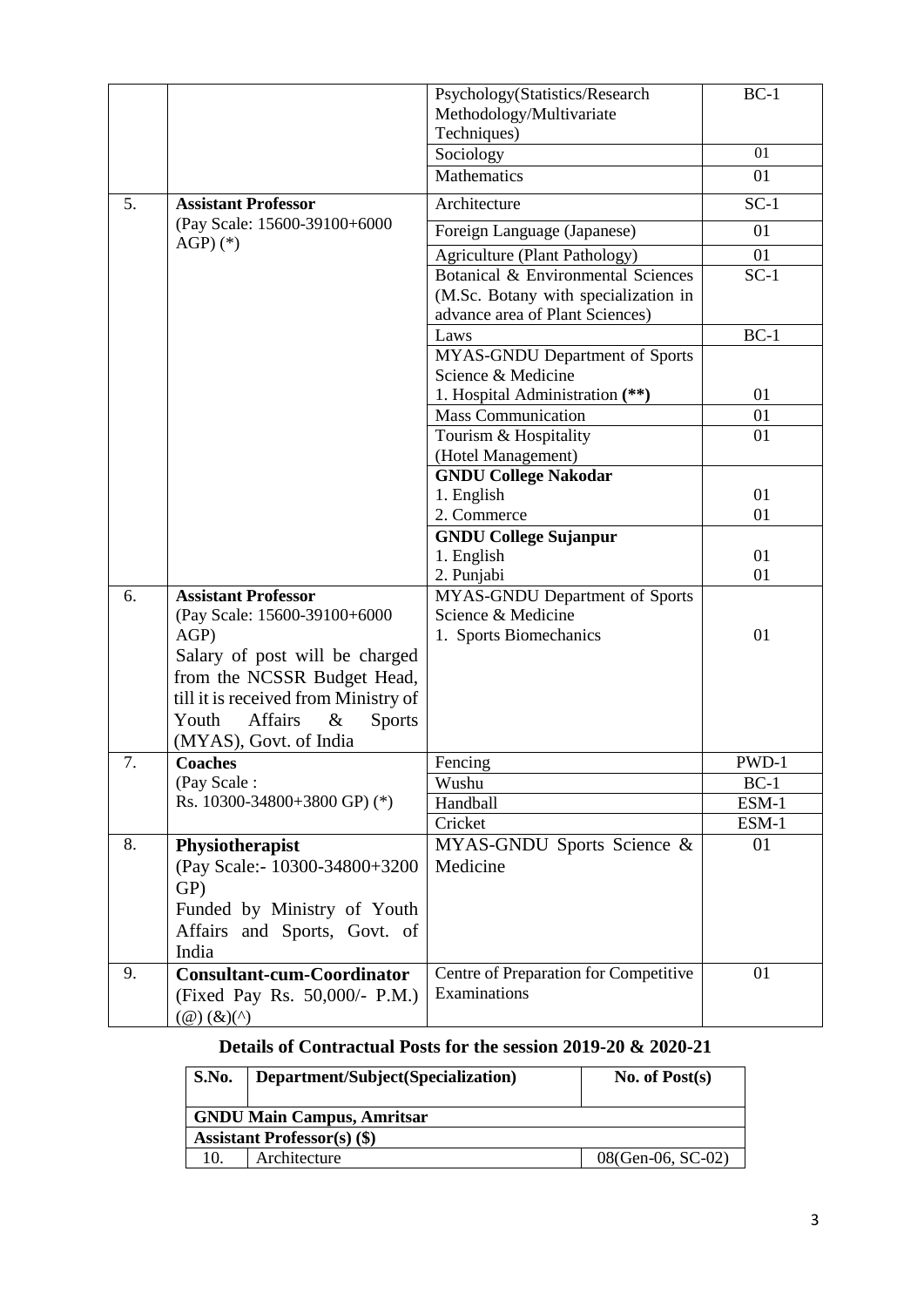| 11.                                                                    | Physiotherapy                  | O I |  |
|------------------------------------------------------------------------|--------------------------------|-----|--|
|                                                                        | <b>GNDU College, Pathankot</b> |     |  |
| 12.                                                                    | Chemistry                      |     |  |
| Note : (a) These Posts are purely on Contract Basis and Fixed Pay, for |                                |     |  |
| academic session 2019-20 & 2020-21 (i.e. upto April/May-2020 &         |                                |     |  |
|                                                                        | upto April/May-2021            |     |  |

- (\*) Appointed candidates **will be paid the salary as per Notifications No.7/204/2012-4FP 1/66, dated 15.1.2015 of Govt. of Punjab Department of Finance(Finance Personnel-I Branch) Chandigarh and as amended from time to time. (**Copy of notification available at University **Website: [http://www.gndu.ac.in](http://www.gndu.ac.in/careerwithus.asp)**)
- (\*\*) Salary of post will be charged from University funds.
- (!) The position will be filled on full regular scale and the Punjab Govt. Circular Number 7/204/2012-4FP1/66 dated 15.01.2015 will not be applicable as this position is fully funded by UGC with no liability on GNDU/ Punjab Govt. **Note** : Expenditure subject to receipt of balance grant of previous year & current year & to be restricted as per grant sanctioned by UGC.
- (@) This post is tenure post for a period of one year and extendable on fixed Pay.
- (&) Fixed pay or Last pay drawn minus (-) pension (for retirees).
- (^) The age limit is 70 Years as per Syndicate decision on dated 23.4.2008 vide Para No. 40.
- (#) Selected person will be appointed upto 31.03.2020 or till the tenure of the Chair, whichever is earlier
- (##) Salary subject to receipt of Grant from State Government or availability of funds.
- (###) For the post of Professor retired person below the age of 65 years can also be considered on contractual basis on fixed pay.
- (\$) **As per UGC Guidelines strictly**. In rare cases if UGC NET qualified candidates are not available, the candidates having post graduate in the relevant subject (minimum 55% marks) shall be considered for appointment.
	- Emoluments: (i) UGC NET qualified: Rs. 30,000/ p.m.
		- (ii) Non-NET qualified: Rs. 22,000/-p.m.
		- (iii) For subjects where NET is not conducted by UGC or any other agency, Emoluments as per (i), above shall be considered.

# **Qualifications:**

# **Director**

# **Human Resource Development Center (HRDC) Qualifications:-**

- $\overline{A}$ . (i) An eminent scholar with Ph.D. qualification(s) in the concerned/allied/relevant discipline and published work of high quality, actively engaged in research with evidence of published work with a minimum of 10 publications as books and/or research/policy papers.
	- (ii) A minimum of ten years of teaching experience in University/College, and/or experience in research at the University/National level Institutions/ Industry, including experience of guiding candidates for research at doctoral level.
	- (iii) Contribution to educational innovation, design of new curricula and courses, and technology – mediated teaching learning process.
	- (iv) A minimum score of 400 points in the Academic Performance Indicator (API) based Performance Based Appraisal System (PBAS), as set out in UGC Regulation 2010 (3rd) and 4th amendments **2016** vide UGC Notification No. F.1-2/2016(PS/Amendment) dated 04-05-2016 and 11-07-2016 respectively).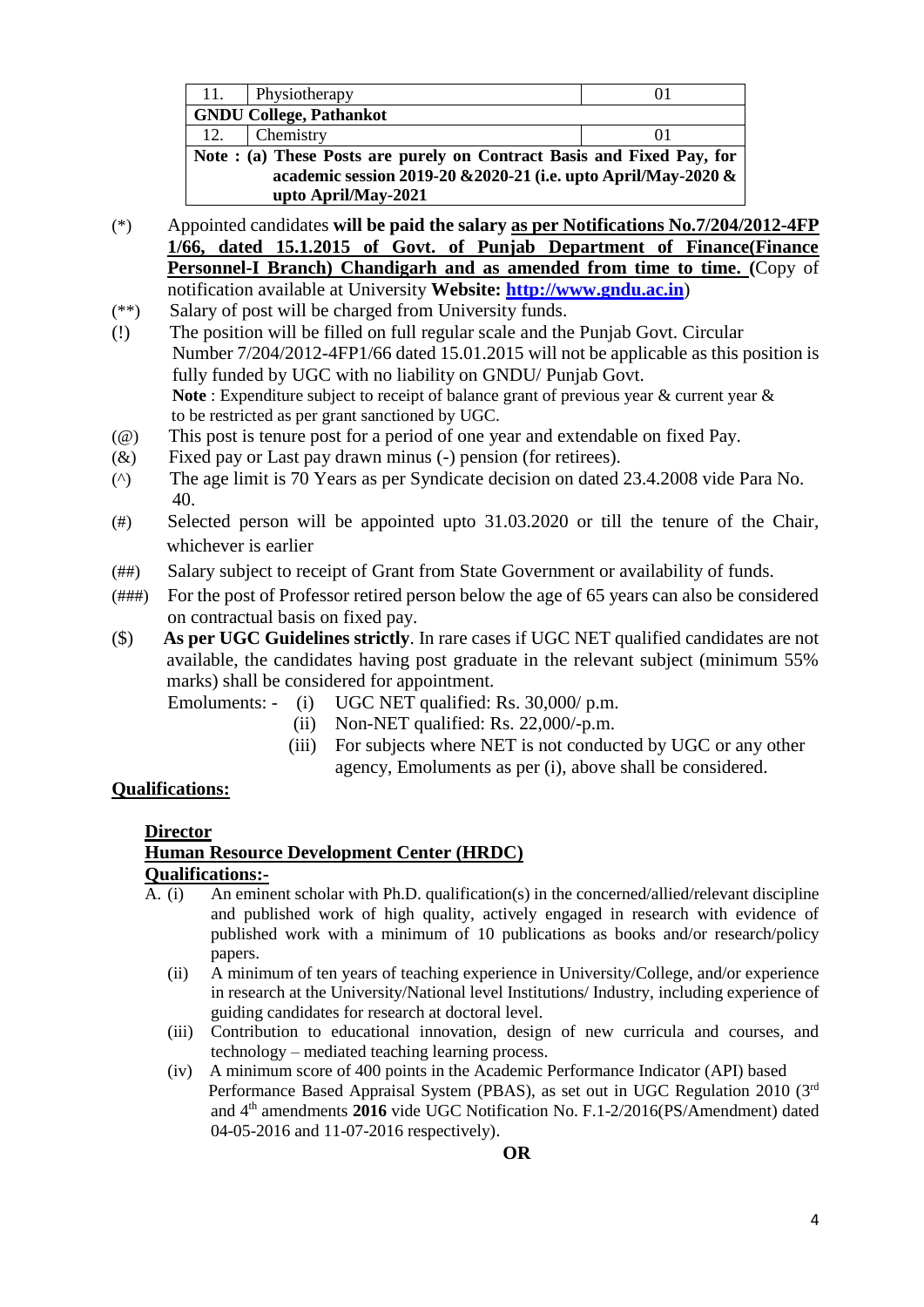B. An outstanding professional, with established reputation in the relevant field, who has made significant contributions to the knowledge in the concerned/allied/relevant discipline, to be substantiated by credentials.

# **Note**:

- **(a)** The Candidates for the Post of Director, HRDC must fill the PBAS API Peforma and Score Card Performa prescribed for the post of Professor which is available at University **Website: [http://www.gndu.ac.in](http://www.gndu.ac.in/careerwithus.asp)**)
- **(b) Candidates are also required to submit their five sets of Bio-data and five sets of reprints of five major publications along with the application for evaluation purpose. Such publications submitted by the candidate shall have been published subsequent to the period from which the teacher was placed in the Assistant Professor stage-II.**
- **(c)** A relaxation of 5% may be provided at the graduate and Masters level for the Scheduled Castes/Scheduled Tribes/Differently-abled (physically and visually differently-abled) /Other Backward Classes (OBC) (Non-creamy layer) categories for the purpose of eligibility and for assessing good academic records during direct recruitment to teaching positions. The relaxation of 5% to the categories mentioned above are permissible, based on only the qualifying marks without including any grace mark procedures.
- **(d)** The period of time taken by candidates to acquire M.Phil. and /or Ph.D. Degree shall not be considered as teaching/research experience to be claimed for appointment to the teaching positions.

# **Professor, Dr. B.R. Ambedkar Chair**

# **(Political Science, Sociology, Law and Social Science) Qualifications:-**

- A. (i) An eminent scholar with Ph.D. qualification(s) in the concerned/allied/relevant discipline and published work of high quality, actively engaged in research with evidence of published work with a minimum of 10 publications as books and/or research/policy papers.
	- (ii) A minimum of ten years of teaching experience in University/College, and/or experience in research at the University/National level Institutions/ Industry, including experience of guiding candidates for research at doctoral level.
	- (iii) Contribution to educational innovation, design of new curricula and courses, and technology – mediated teaching learning process.
	- (iv) A minimum score of 400 points in the Academic Performance Indicator (API) based Performance Based Appraisal System (PBAS), as set out in UGC Regulation 2010 (3rd) and 4th amendments **2016** vide UGC Notification No. F.1-2/2016(PS/Amendment) dated 04-05-2016 and 11-07-2016 respectively).

# **OR**

B. An outstanding professional, with established reputation in the relevant field, who has made significant contributions to the knowledge in the concerned/allied/relevant discipline, to be substantiated by credentials.

# **Note**:

- **(a) Candidates are also required to submit their five sets of Bio-data and five sets of reprints of five major publications along with the application for evaluation purpose. Such publications submitted by the candidate shall have been published subsequent to the period from which the teacher was placed in the Assistant Professor stage-II.**
- **(b)** A relaxation of 5% may be provided at the graduate and Masters level for the Scheduled Castes/Scheduled Tribes/Differently-abled (physically and visually differently-abled) /Other Backward Classes (OBC) (Non-creamy layer) categories for the purpose of eligibility and for assessing good academic records during direct recruitment to teaching positions. The relaxation of 5% to the categories mentioned above are permissible, based on only the qualifying marks without including any grace mark procedures.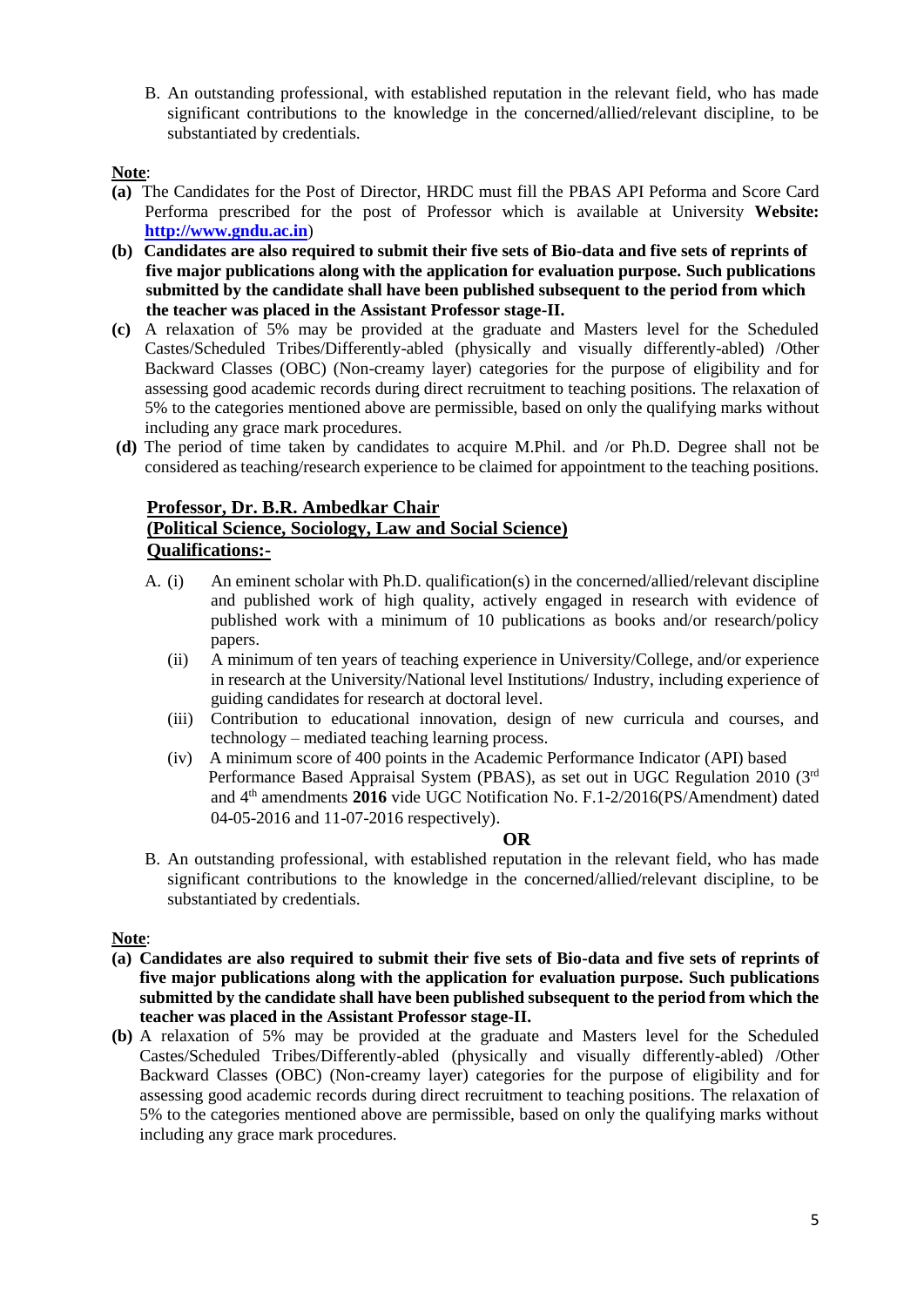**(c)** The period of time taken by candidates to acquire M.Phil. and /or Ph.D. Degree shall not be considered as teaching/research experience to be claimed for appointment to the teaching positions.

# **Professor(s) Architecture Qualifications:-**

- A. (i) An eminent scholar with Good Academic record with a Ph.D. degree in the concerned /allied/relevant discipline and published work of high quality, actively engaged in research with evidence of published work with a minimum of 10 publications as books and/or research/policy papers.
	- (ii) Bachelor's Degree in Architecture and first class Master's Degree in concerned/allied/relevant subject (or an equivalent grade in a point scale wherever grading system is followed).
	- (iii) A minimum of ten years of experience of teaching and/or research in an academic/research position equivalent to that of Assistant Professor in a University, National level Institutions/ Industry, including experience of having guided candidates for research at doctoral level.
	- (iv) Contribution to educational innovation, design of new curricula and courses, and technology – mediated teaching learning process.
	- (v) A minimum score of 400 points in the Academic Performance Indicator (API) based Performance Based Appraisal System (PBAS), as set out in UGC Regulation 2010 (3rd) and 4th amendments **2016** vide UGC Notification No. F.1-2/2016(PS/Amendment) dated 04-05-2016 and 11-07-2016 respectively).

**OR**

B. An outstanding professional, with established reputation in the relevant field, who has made significant contributions to the knowledge in the concerned/allied/relevant discipline, to be substantiated by credentials.

#### **Note**:

- **(a) Candidates are also required to submit their five sets of Bio-data and five sets of reprints of five major publications along with the application for evaluation purpose. Such publications submitted by the candidate shall have been published subsequent to the period from which the teacher was placed in the Assistant Professor stage-II.**
- **(b)** A relaxation of 5% may be provided at the graduate and Masters level for the Scheduled Castes/Scheduled Tribes/Differently-abled (physically and visually differently-abled) /Other Backward Classes (OBC) (Non-creamy layer) categories for the purpose of eligibility and for assessing good academic records during direct recruitment to teaching positions. The relaxation of 5% to the categories mentioned above are permissible, based on only the qualifying marks without including any grace mark procedures.
- **(c)** The period of time taken by candidates to acquire M.Phil. and /or Ph.D. Degree shall not be considered as teaching/research experience to be claimed for appointment to the teaching positions.

# **(d) Candidates must be registered with Council of Architecture.**

# **Associate Professor**

#### **Architecture Qualifications :**

- i. Good academic record with a Ph.D. Degree in the concerned/ allied/ relevant disciplines.
- ii. Bachelor's Degree in Architecture and first class Master's Degree in concerned/allied/relevant subject (or an equivalent grade in a point scale wherever grading system is followed).
- iii. A minimum of eight years of experience of teaching and/or research in an academic/research position equivalent to that of Assistant Professor in a University, College or Accredited Research Institution/industry excluding the period of Ph.D.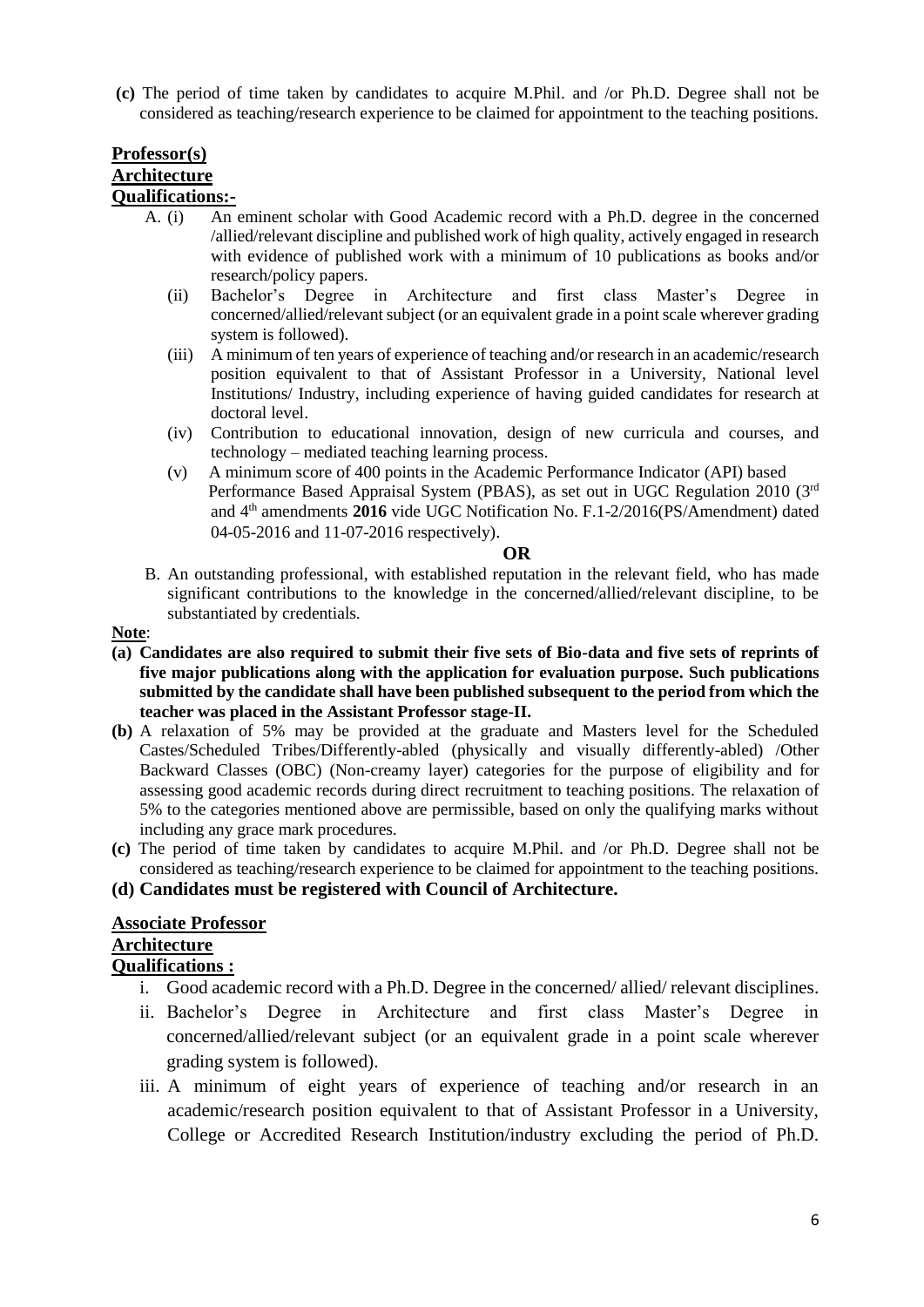research with evidence of published work and a minimum of 5 publications as books and/or research/policy papers.

- iv. Contribution to educational innovation, design of new curricula and courses, and technology – mediated teaching learning process with evidence of having guided doctoral candidates and research students.
- v. A minimum score of 300 points in the Academic Performance Indicator (API) based Performance Based Appraisal System (PBAS), as set out in UGC Regulations (3<sup>rd</sup> and 4 th amendments **2016** vide UGC Notification No. F.1-2/2016(PS/Amendment) dated 04- 05-2016 and 11-07-2016 respectively).
- vi. **Candidates must be registered with Council of Architecture.**

# **Note**:

- **(a) Candidates are also required to submit their five sets of Bio-data and five sets of reprints of three major publications along with the application form for evaluation purpose.**
- (b) A relaxation of 5% may be provided at the graduate and Masters level for the Scheduled Castes/Scheduled Tribes/Differently-abled (physically and visually differently-abled) /Other Backward Classes (OBC) (Non-creamy layer) categories for the purpose of eligibility and for assessing good academic records during direct recruitment to teaching positions. The relaxation of 5% to the categories mentioned above are permissible, based on only the qualifying marks without including any grace mark procedures.
- (c) Good academic record means atleast 2nd class with 50% marks in graduation level.

# **Associate Professor History, Laws, Psychology, Sociology & Mathematics Qualifications:**

- i. Good academic record with a Ph.D. Degree in the concerned/ allied/ relevant disciplines.
- ii. A Master's Degree with at least 55% marks (or an equivalent grade in a point scale wherever grading system is followed).
- iii. A minimum of eight years of experience of teaching and/or research in an academic/research position equivalent to that of Assistant Professor in a University, College or Accredited Research Institution/industry excluding the period of Ph.D. research with evidence of published work and a minimum of 5 publications as books and/or research/policy papers.
- iv. Contribution to educational innovation, design of new curricula and courses, and technology – mediated teaching learning process with evidence of having guided doctoral candidates and research students.
- v. A minimum score of 300 points in the Academic Performance Indicator (API) based Performance Based Appraisal System (PBAS), as set out in UGC Regulations (3<sup>rd</sup> and 4 th amendments **2016** vide UGC Notification No. F.1-2/2016(PS/Amendment) dated 04- 05-2016 and 11-07-2016 respectively).

# **Note**:

- **(a) Candidates are also required to submit their five sets of Bio-data and five sets of reprints of three major publications along with the application form for evaluation purpose.**
- (b) A relaxation of 5% may be provided at the graduate and Masters level for the Scheduled Castes/Scheduled Tribes/Differently-abled (physically and visually differently-abled) /Other Backward Classes (OBC) (Non-creamy layer) categories for the purpose of eligibility and for assessing good academic records during direct recruitment to teaching positions. The eligibility marks of 55% marks (or an equivalent grade in a point scale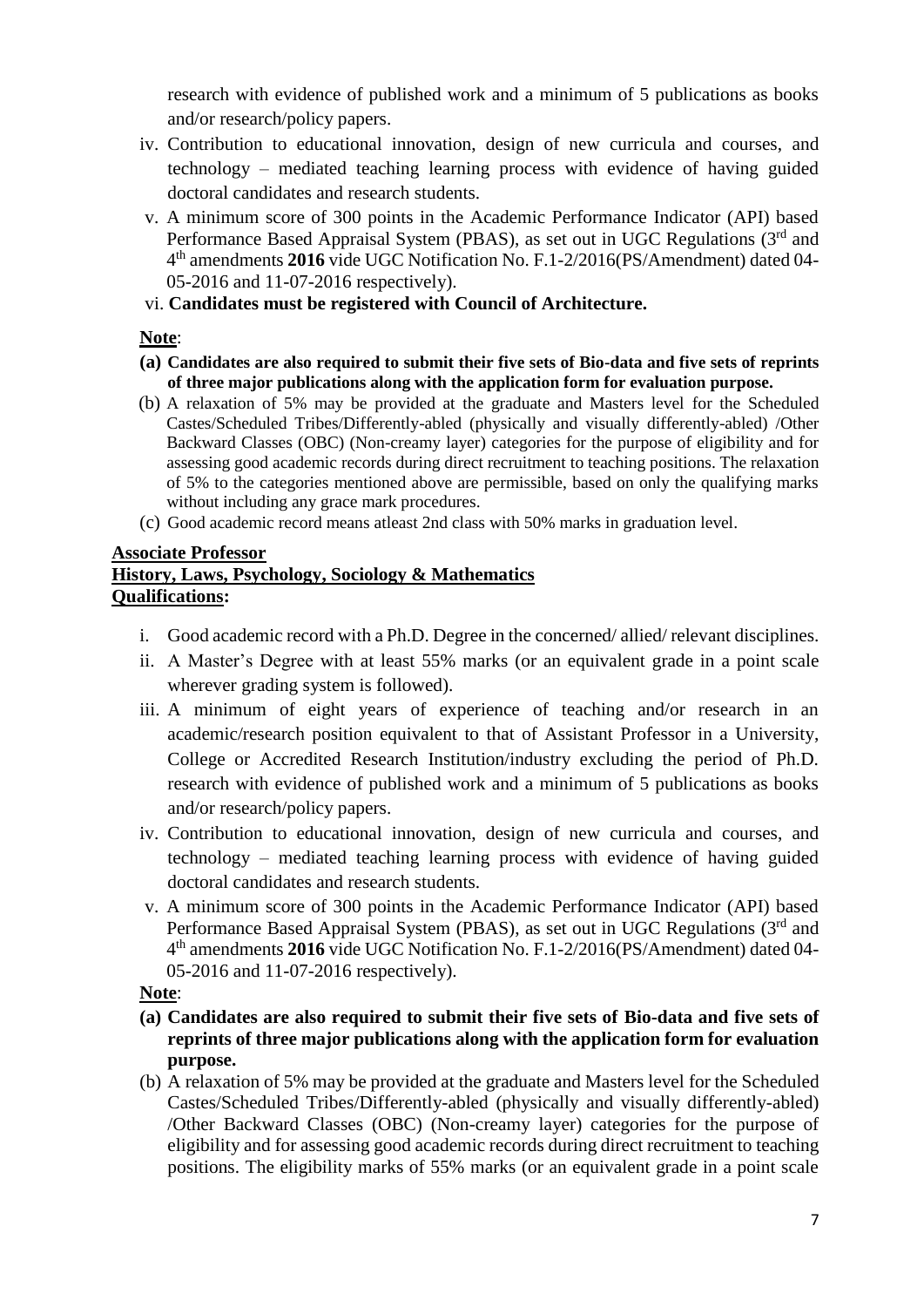wherever grading system is followed) and the relaxation of 5% to the categories mentioned above are permissible, based on only the qualifying marks without including any grace mark procedures.

- (c) A relaxation of 5% is admissible, from 55% to 50% of the marks to the Ph.D. Degree holders, who have obtained their Master's Degree prior to 19 September, 1991.
- (d) Good academic record means at least  $2<sup>nd</sup>$  class with 50% marks in graduation level.

#### **Assistant Professor Architecture Qualifications for Regular and Contract Basis :**

- i. Bachelor's Degree in Architecture and first class Master's Degree in concerned/allied/relevant subject (or an equivalent grade in a point scale wherever grading system is followed).
- ii. Candidate must be registered with Council of Architecture.
- **Note :** A relaxation of 5% may be provided at the graduate and Masters level for the Scheduled Castes/Scheduled Tribes/Differently-abled (physically and visually differently-abled) /Other Backward Classes (OBC) (Non-creamy layer) categories for the purpose of eligibility and for assessing good academic records during direct recruitment to teaching positions. The relaxation of 5% to the categories mentioned above are permissible, based on only the qualifying marks without including any grace mark procedures.

# **Assistant Professor**

**Foreign Languages (Japanese), Botanical & Environmental Sciences** (M.Sc. Botany with specialization in advance area of Plant Sciences)**, Laws, Mass Communication, English, Commerce & Punjabi**

# **Chemistry (Contract Basis)**

# **Qualifications :**

- i. Good academic record as defined by the concerned university with at least 55% marks (or an equivalent grade in a point scale wherever grading system is followed) at the Master's Degree level in a relevant subject from an Indian University, or an equivalent degree from an accredited foreign university.
- ii. Besides fulfilling the above qualifications, the candidate must have cleared the National Eligibility Test (NET) conducted by the UGC, CSIR or similar test accredited by the UGC like SLET/SET.
- iii.Candidates, who are, or have been awarded a Ph. D. Degree in accordance with the University Grants Commission (Minimum Standards and Procedure for Award of Ph.D. Degree) Regulations, 2009 or the subsequent Regulations if notified by the UGC, shall be exempted from the requirement of the minimum eligibility condition of NET/SLET/SET for recruitment and appointment of Assistant Professor or equivalent positions in Universities /Colleges /Institutions.

Provided further, the award of degree to candidates registered for the M.Phil./Ph.D. programme prior to July 11, 2009, shall be governed by the provisions of the then existing Ordinances/Bylaws/Regulations of the Institutions awarding the degree and the Ph.D. candidates shall be exempted from the requirement of NET/SLET/SET for recruitment and appointment of Assistant Professor or equivalent positions in Universities/Colleges/ Institutions subject to the fulfillment of the following conditions:-

- a) Ph.D. degree of the candidate awarded in regular mode only;
- b) Evaluation of the Ph.D. thesis by at least two external examiners;
- c) Open Ph.D. viva voce of the candidate had been conducted;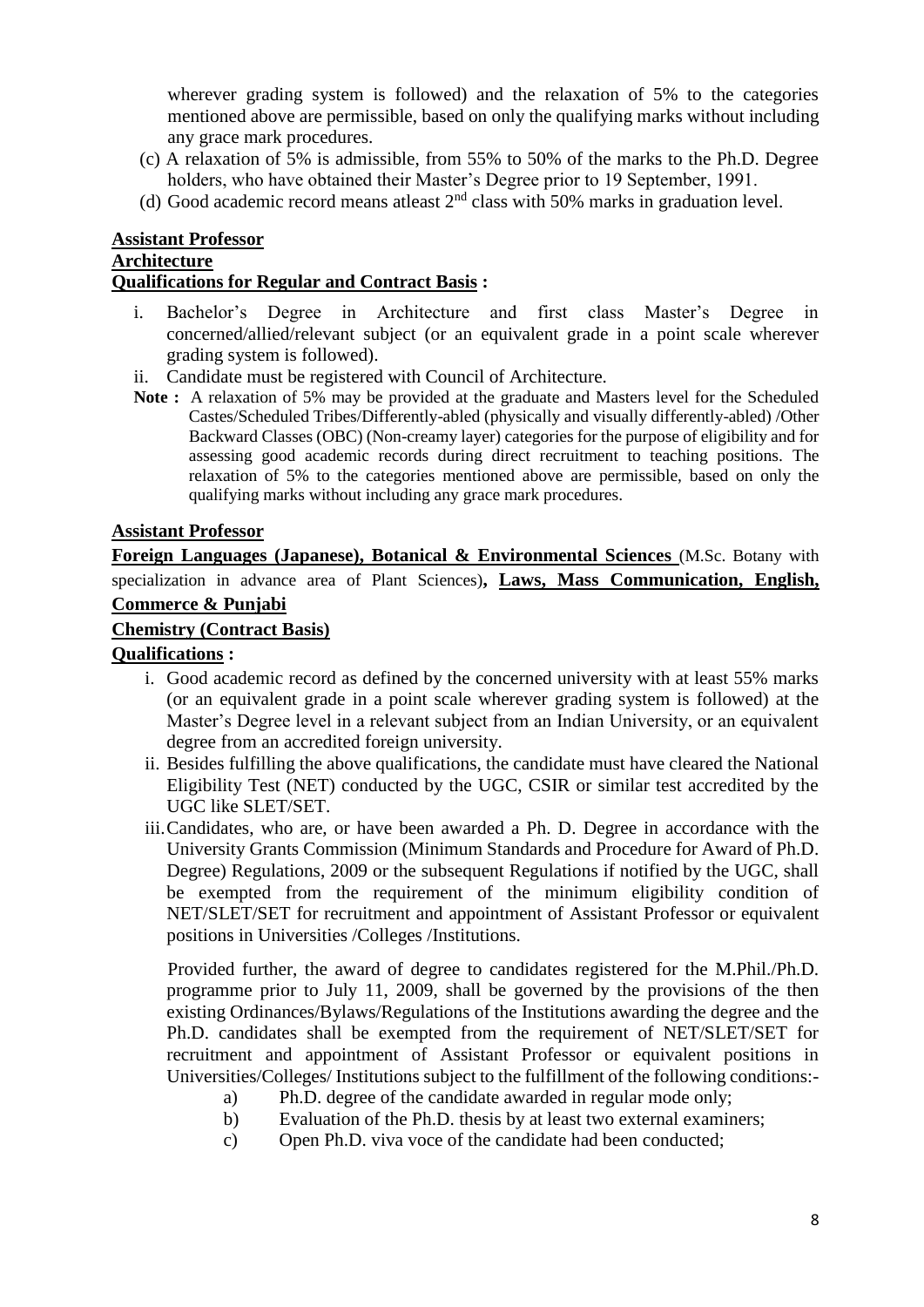- d) Candidate has published two research papers from his/her Ph.D. work out of which at least one must be in a refereed journal;
- e) Candidate has made at least two presentations in conferences/seminars, based on his/her Ph.D. work.
- (a) to (e) as above are to be certified by the Vice-Chancellor/Pro-Vice-Chancellor/Dean (Academic Affairs)/Dean(University instructions).
- iv.NET/SLET/SET shall also not be required for such Masters Programmes in disciplines for which NET/SLET/SET is not conducted.
- v. A relaxation of 5% may be provided at the graduate and Masters level for the Scheduled Castes/Scheduled Tribes/Differently-abled (physically and visually differently-abled) /Other Backward Classes (OBC) (Non-creamy layer) categories for the purpose of eligibility and for assessing good academic records during direct recruitment to teaching positions. The eligibility marks of 55% marks (or an equivalent grade in a point scale wherever grading system is followed) and the relaxation of 5% to the categories mentioned above are permissible, based on only the qualifying marks without including any grace mark procedures.
- vi.A relaxation of 5% is admissible, from 55% to 50% of the marks to the Ph.D. Degree holders, who have obtained their Master's Degree prior to 19 September, 1991.
- vii. Good academic record means at least  $2<sup>nd</sup>$  class with 50% marks in graduation level.

# **Assistant Professor Agriculture (Plant Pathology) Qualifications :**

- i. Good academic record as defined by the Guru Nanak Dev University with;
	- a) B.Sc. Agriculture
	- b) Master's Degree in the relevant discipline with at least 55% marks (or an equivalent grade in a point scale wherever grading system is followed) from an Indian University, or an equivalent degree from an accredited foreign university.
- ii. Besides fulfilling the above qualifications, the candidate must have qualified National Eligibility Test (NET) in the relevant discipline conducted by ASRB/UGC/CSIR.
- iii. Candidates, who are, or have been awarded a Ph. D. Degree in accordance with the University Grants Commission (Minimum Standards and Procedure for Award of Ph.D. Degree) Regulations, 2009 or the subsequent Regulations if notified by the UGC, shall be exempted from the requirement of the minimum eligibility condition of NET conducted by ASRB/UGC/CSIR for recruitment and appointment of Assistant Professor or equivalent positions in Universities / Colleges /Institutions.

Provided further, the award of degree to candidates registered for the M.Phil./Ph.D. programme prior to July 11,2009, shall be governed by the provisions of the then existing Ordinances/Bylaws/Regulations of the Institutions awarding the degree and the Ph.D. candidates shall be exempted from the requirement of NET conducted by ASRB/UGC/CSIR for recruitment and appointment of Assistant Professor or equivalent positions in Universities/Colleges/Institutions subject to the fulfillment of the following conditions:-

- a) Ph.D. degree of the candidate awarded in regular mode only;
- b) Evaluation of the Ph.D. thesis by at least two external examiners;
- c) Open Ph.D. viva voce of the candidate had been conducted;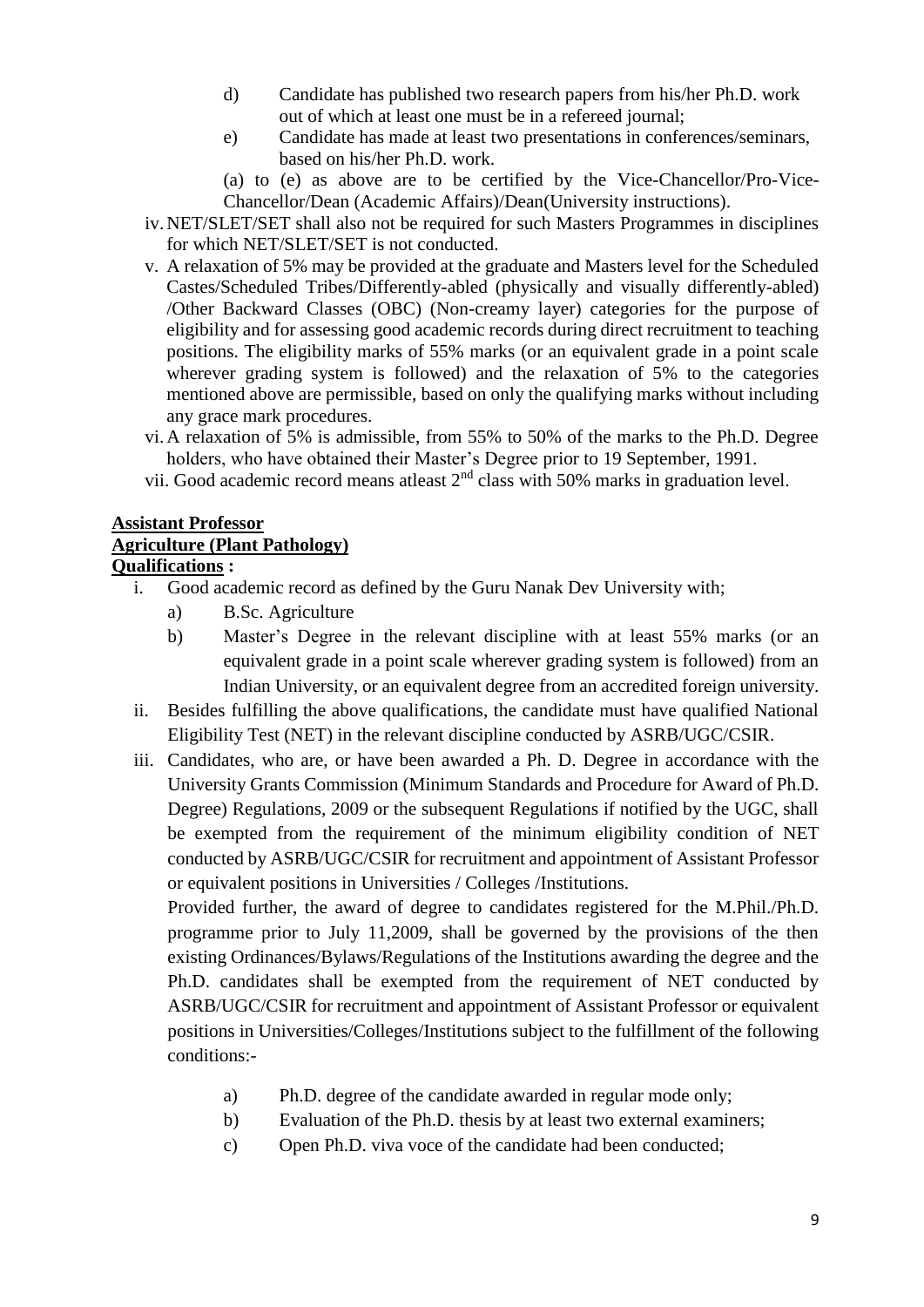- d) Candidate has published two research papers from his/her Ph.D. work out of which at least one must be in a refereed journal;
- e) Candidate has made at least two presentations in conferences/ seminars, based on his/her Ph.D. work.

(a) to (e) as above are to be certified by the Vice-Chancellor/Pro-Vice-Chancellor/Dean(AcademicAffairs)/Dean(University instructions) of the degree awarding university.

- iv. A relaxation of 5% may be provided at the graduate and Masters level for the Scheduled Castes/Scheduled Tribes/Differently-abled (physically and visually differently-abled) /Other Backward Classes (OBC) (Non-creamy layer) categories for the purpose of eligibility and for assessing good academic records during direct recruitment to teaching positions. The eligibility marks of 55% marks (or an equivalent grade in a point scale wherever grading system is followed) and the relaxation of 5% to the categories mentioned above are permissible, based on only the qualifying marks without including any grace mark procedures.
- v. A relaxation of 5% is admissible, from 55% to 50% of the marks to the Ph.D. Degree holders, who have obtained their Master's Degree prior to 19 September, 1991.
- vi. Good academic record means atleast 2nd class with 50% marks in graduation level.

# **Assistant Professor (Sports Biomechanics), MYAS-GNDU Department of Sports Science & Medicine**

# **Qualifications:-**

# **Essential:**

- (i) First Class Master's Degree in the Mechanical Engineering
- (ii) Without prejudice to the above, the following conditions may be considered desirable:
	- Ph.D in Biomechanics/Biomedical Engineering or related areas
	- Teaching, research industrial and/ or professional experience in a reputed organization;
	- Papers presented at Conferences and/ or in referred journals.
- (iii) NET/SLET/SET shall also not be required for such Masters Programmes in disciplines for which NET/SLET/SET is not conducted.

# **Note :**

- 1. The post of Assistant Professor MYAS GNDU Department of Sports Sciences & Medicine will be filled on a four years contract on tenure track after following proper procedure for selection of faculty as envisaged by GNDU/ UGC. A Mid Term review will be done after two years by the internal review committee duly constituted for the purpose by competent authority. At the middle of 3 years but before the end of  $4<sup>th</sup>$  year the progress will be reviewed externally by the group of peers and if found satisfactory they can be considered for regularization after interaction with the screening committee duly constituted. If the Assistant Professor is unable to get a successful review in the above internal review committee or peer review, then he/she will have to wind up and find another position elsewhere.
- 2. The position will be filled on full regular scale and the Punjab Govt. Circular Number 7/204/2012-4FP1/66 dated 15.01.2015 will not be applicable as these positions are fully funded by Govt. of India with no liability on GNDU/ Punjab Govt. for initial period of five years.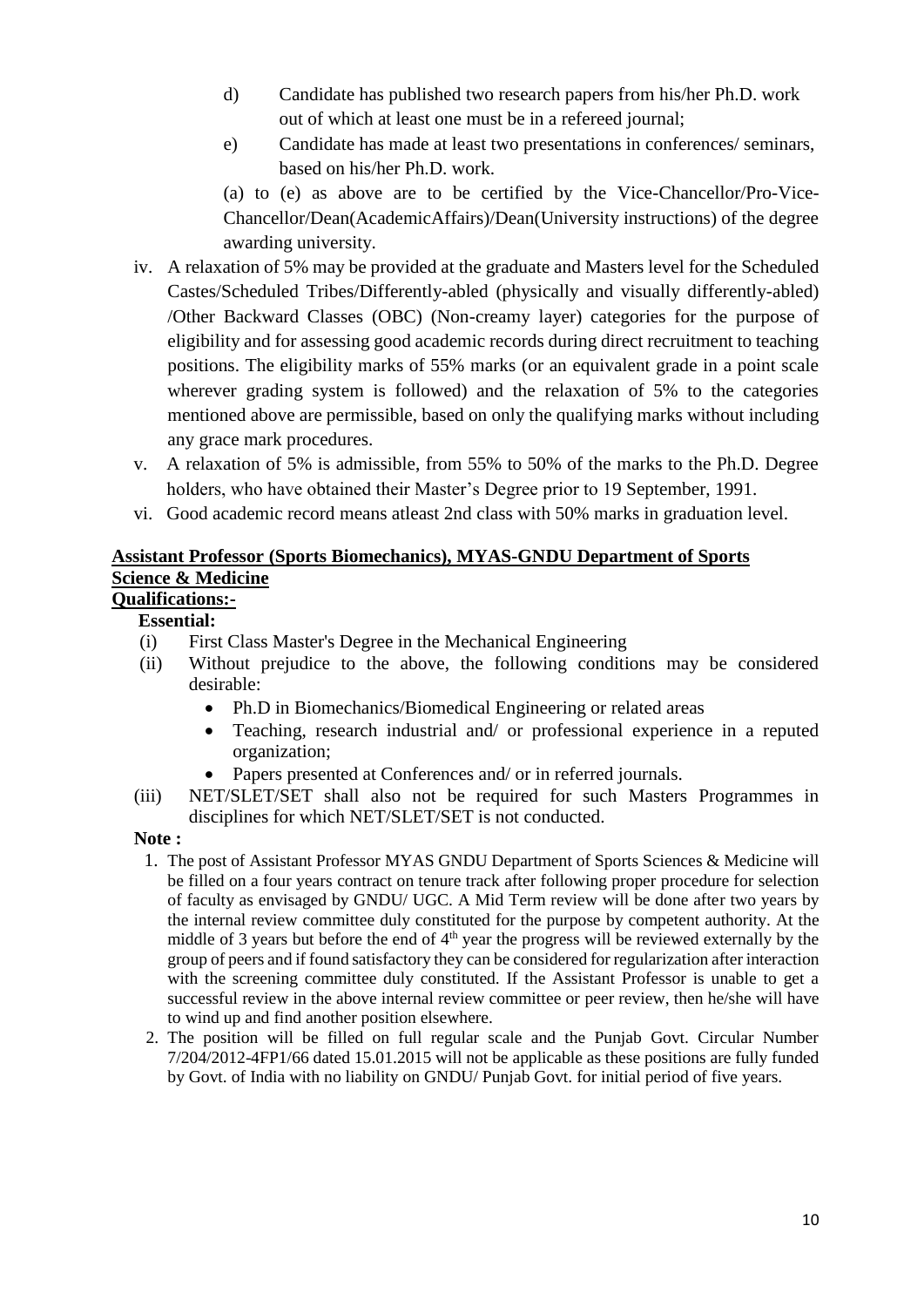# **Assistant Professor (Hospital Administration), MYAS-GNDU Department of Sports Science & Medicine Qualifications:-**

- Atleast 55% marks in Masters in Hospital Administration (50% marks in case of SC/ST)
- Masters degree from any recognized University of India
- As UGC does not conduct any test in Hospital Administration, candidates will be exempted from NET/GATE

# **Assistant Professor**

# **Tourism and Hospitality(Hotel Management ) Qualifications:**

First Class at Bachelor's (3 years Degree or Diploma after 10+2 in HMCT) or equivalent and Master's degree in Hotel Management and Catering Technology with First Class or equivalent either in Bachelor's or Master's degree OR 8 years relevant experience.

OR

First Class at Bachelor's 4 years degree or equivalent and Master's degree in Hotel Management and Catering technology with first class or equivalent either in Bachelor's or Master's degree OR 7 years relevant experience.

# **Assistant Professor Physiotherapy Department (Contract Basis) Qualifications:**

- 1. Atleast 55% marks in Master in Physiotherapy (50% marks in case of SC/ST).
- 2. Master degree in any specialization in Physiotherapy from any recognized University of India.
- 3. As UGC does not conduct any test in Physiotherapy, candidates with M.P.T. degree will be exempted from NET/GATE.

# **Coaches (Deptt. of Physical Education (AT))** (Pay Scale: Rs**.**10300-34800+ 3800 GP)(\*):

- *(i) Fencing-1(PWD)* **Qualifications :-**
	- 1) Diploma from NS NIS in Fencing Game, Bachelor's Degree in Physical Education and participation in Inter-University/Senior National/ Federation Cup tournament.

OR

BA with Post Graduate Diploma in Physical Education. Diploma in Fencing from NIS in the respective game and participation in Inter-University/Senior National/ Federation Cup tournament.

OR

 MA in Physical Education/M.P.Ed with Diploma in Fencing from NIS in the respective game and participation in Inter-University/Senior National/ Federation Cup tournament.

#### OR

A Very outstanding sportsperson in Fencing with Bachelor's degree in any discipline, Certificate course of NS NIS in Fencing and having participated in Olympic Games or World Cup or Commonwealth Games or Commonwealth Championship or Asian Games or Asian Championship or Arjuna Awardee or Daronacharya awardee or Rajiv Gandhi Khel Ratna Award or having Coached and accompanied the Indian team as its coach in Fencing for international competition or having produced international players.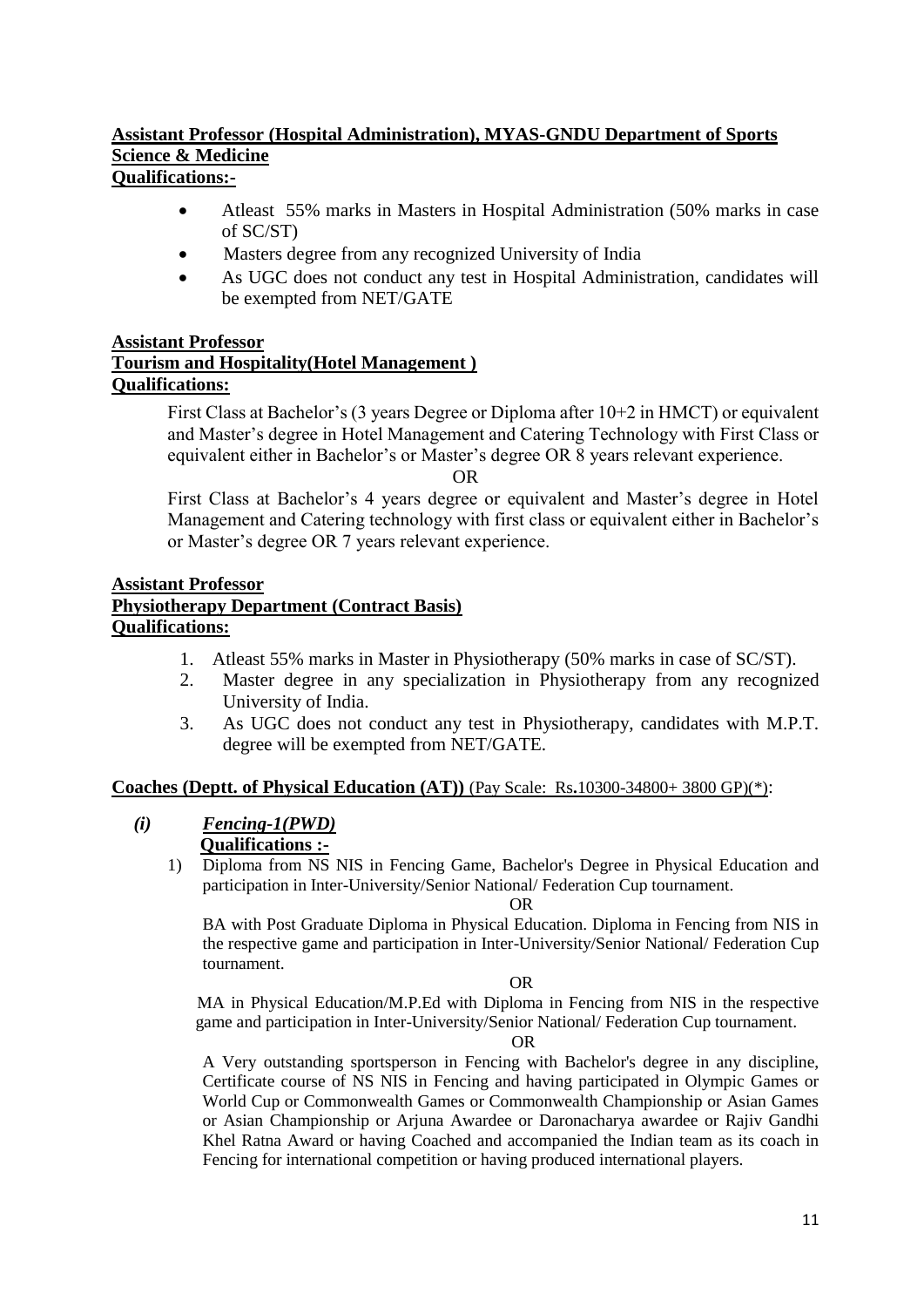2) Must have Passed Punjabi Language upto Matric Standard .

# *(ii) Wushu-1(BC)*

 **Qualifications :-**

1) Diploma from NS NIS in Wushu Game, Bachelor's Degree in Physical Education and participation in Inter-University/Senior National/ Federation Cup tournament.

OR

BA with Post Graduate Diploma in Physical Education. Diploma in Wushu from NIS in the respective game and participation in Inter-University/Senior National/ Federation Cup tournament.

OR

 MA in Physical Education/M.P.Ed with Diploma in Wushu from NIS in the respective game and participation in Inter-University/Senior National/ Federation Cup tournament.

OR

A Very outstanding sportsperson in Wushu with Bachelor's degree in any discipline, Certificate course of NS NIS in Wushu and having participated in Olympic Games or World Cup or Commonwealth Games or Commonwealth Championship or Asian Games or Asian Championship or Arjuna Awardee or Daronacharya awardee or Rajiv Gandhi Khel Ratna Award or having Coached and accompanied the Indian team as its coach in Wushu for international competition or having produced international players.

2) Must have Passed Punjabi Language upto Matric Standard .

# *(iii) Handball-1(Ex-Serviceman)*  **Qualifications :-**

1) Diploma from NS NIS in Handball Game, Bachelor's Degree in Physical Education and participation in Inter-University/Senior National/ Federation Cup tournament.

#### OR

BA with Post Graduate Diploma in Physical Education. Diploma in Handball from NIS in the respective game and participation in Inter-University/Senior National/ Federation Cup tournament.

#### OR

 MA in Physical Education/M.P.Ed with Diploma in Handball from NIS in the respective game and participation in Inter-University/Senior National/ Federation Cup tournament.

#### OR

A Very outstanding sportsperson in Handball with Bachelor's degree in any discipline, Certificate course of NS NIS in Handball and having participated in Olympic Games or World Cup or Commonwealth Games or Commonwealth Championship or Asian Games or Asian Championship or Arjuna Awardee or Daronacharya awardee or Rajiv Gandhi Khel Ratna Award or having Coached and accompanied the Indian team as its coach in Handball for international competition or having produced international players.

2) Must have Passed Punjabi Language upto Matric Standard .

#### *(iv) Cricket-1(Ex-Serviceman)*   **Qualifications :-**

1) Diploma from NS NIS in Cricket Game, Bachelor's Degree in Physical Education and participation in Inter-University/Senior National/ Federation Cup tournament.

#### OR

BA with Post Graduate Diploma in Physical Education. Diploma in Cricket from NIS in the respective game and participation in Inter-University/Senior National/ Federation Cup tournament.

#### OR

 MA in Physical Education/M.P.Ed with Diploma in Cricket from NIS in the respective game and participation in Inter-University/Senior National/ Federation Cup tournament.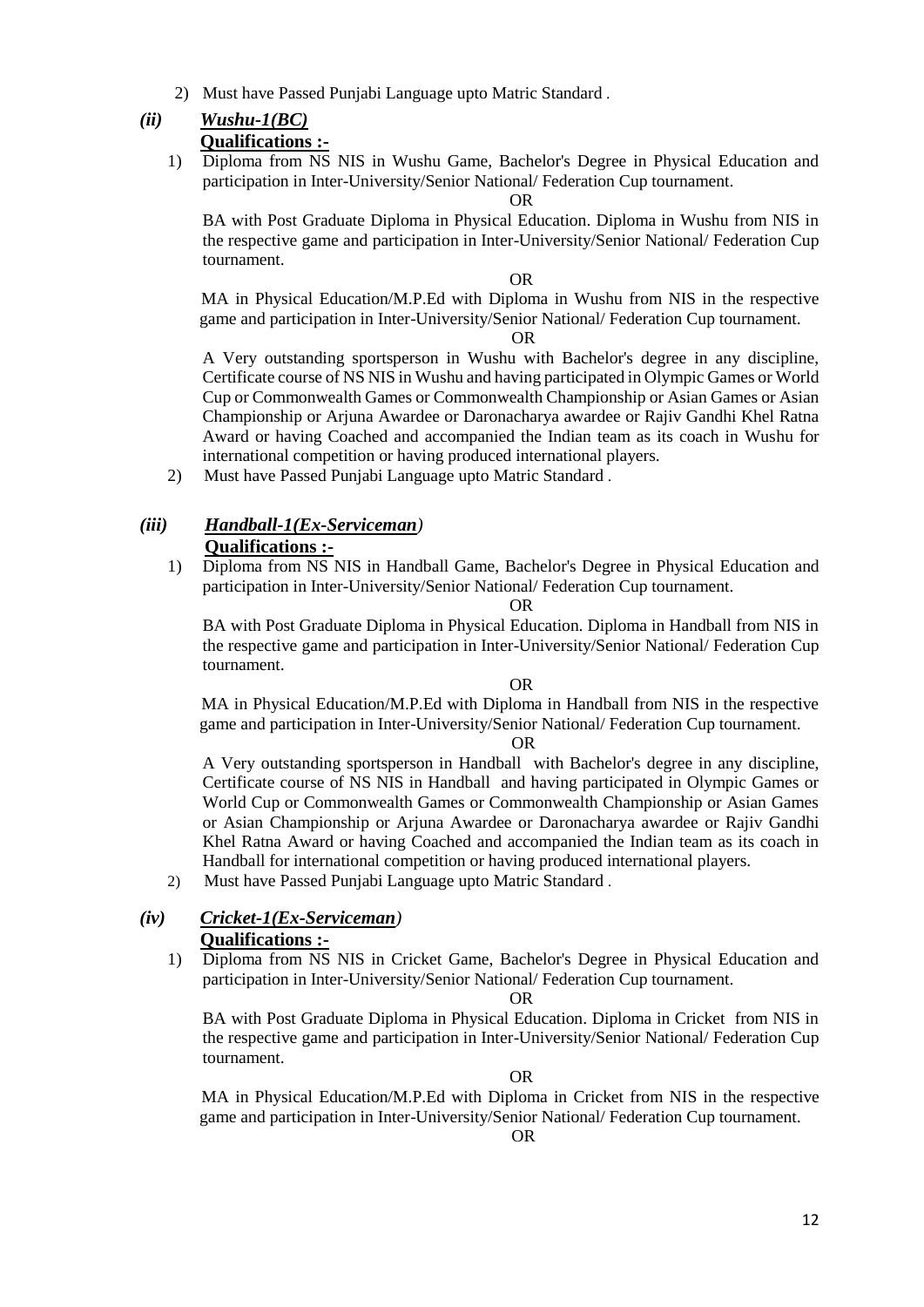A Very outstanding sportsperson in Cricket with Bachelor's degree in any discipline, Certificate course of NS NIS in Cricket and having participated in Olympic Games or World Cup or Commonwealth Games or Commonwealth Championship or Asian Games or Asian Championship or Arjuna Awardee or Daronacharya awardee or Rajiv Gandhi Khel Ratna Award or having Coached and accompanied the Indian team as its coach in Cricket for international competition or having produced international players.

- 2) Must have Passed Punjabi Language upto Matric Standard .
- **Note** : **There will be a written and Practical Test for the above Posts of Coach. Download the instruction/guidelines for the test available at University website [www.gndu.ac.in.](http://www.gndu.ac.in/)**

#### **Physiotherapist (MYAS-GNDU Department of Sports Science & Medicine)**

(Pay Scale:- 10300-34800+3200 GP) Funded by Ministry of Youth Affairs and Sports, Govt. of India

#### **Qualifications:-**

1. Master Degree in Physiotherapy atleast 50% marks.

OR

Bachelor degree in physiotherapy from a recognized Institute/ University with 55% marks.

- 2. Punjabi upto Matric standard is essential.(\$)
- **Note (i)** : (\$) The person to be appointed will be given a time of two years to fulfill the above said condition, failing which he/she shall stand relieved automatically. This relaxation will only be for the post funded by Ministry of Youth Affairs and Sports, Govt. of India and not for the University Created post.
	- **(i) There will be a written and Practical Test for this Post. Download the instruction/ guidelines for the test available at University website** [www.gndu.ac.in](http://www.gndu.ac.in/)**.**
	- **(ii)** The post of Physiotherapist(MYAS-GNDU Department of Sports Science & Medicine) will be filled on a four years contract on tenure track after following proper procedure for selection. A Mid Term review will be done after two years by the internal review committee duly constituted for the purpose by competent authority. At the middle of 3 years but before the end of  $4<sup>th</sup>$  year the progress will be reviewed externally and if found satisfactory he/she can be considered for regularization after interaction with the screening committee duly constituted. If the Physiotherapist is unable to get a successful review in the above internal review committee, then he/she will have to wind up and find another position elsewhere.
	- **(iii)** The position will be filled on full regular scale and the Punjab Govt. Circular Number 7/204/2012-4FP1/66 dated 15.01.2015 will not be applicable as this position is fully funded by Govt. of India with no liability on GNDU/ Punjab Govt. for initial period of five years.

# **Consultant-cum-Coordinator, Centre of preparation for Competitive Examinations Qualifications :**

(i) Retired Professor with experience of acting as Coordinator/teaching experience of Centre of Preparation for Competitive Examinations or any such Centre.

**OR** OF THE STATE OF THE STATE OF THE STATE OF THE STATE OF THE STATE OF THE STATE OF THE STATE OF THE STATE OF THE STATE OF THE STATE OF THE STATE OF THE STATE OF THE STATE OF THE STATE OF THE STATE OF THE STATE OF THE ST

(ii) Retired civil servant (IAS/PCS, etc.) in the professional grade or higher.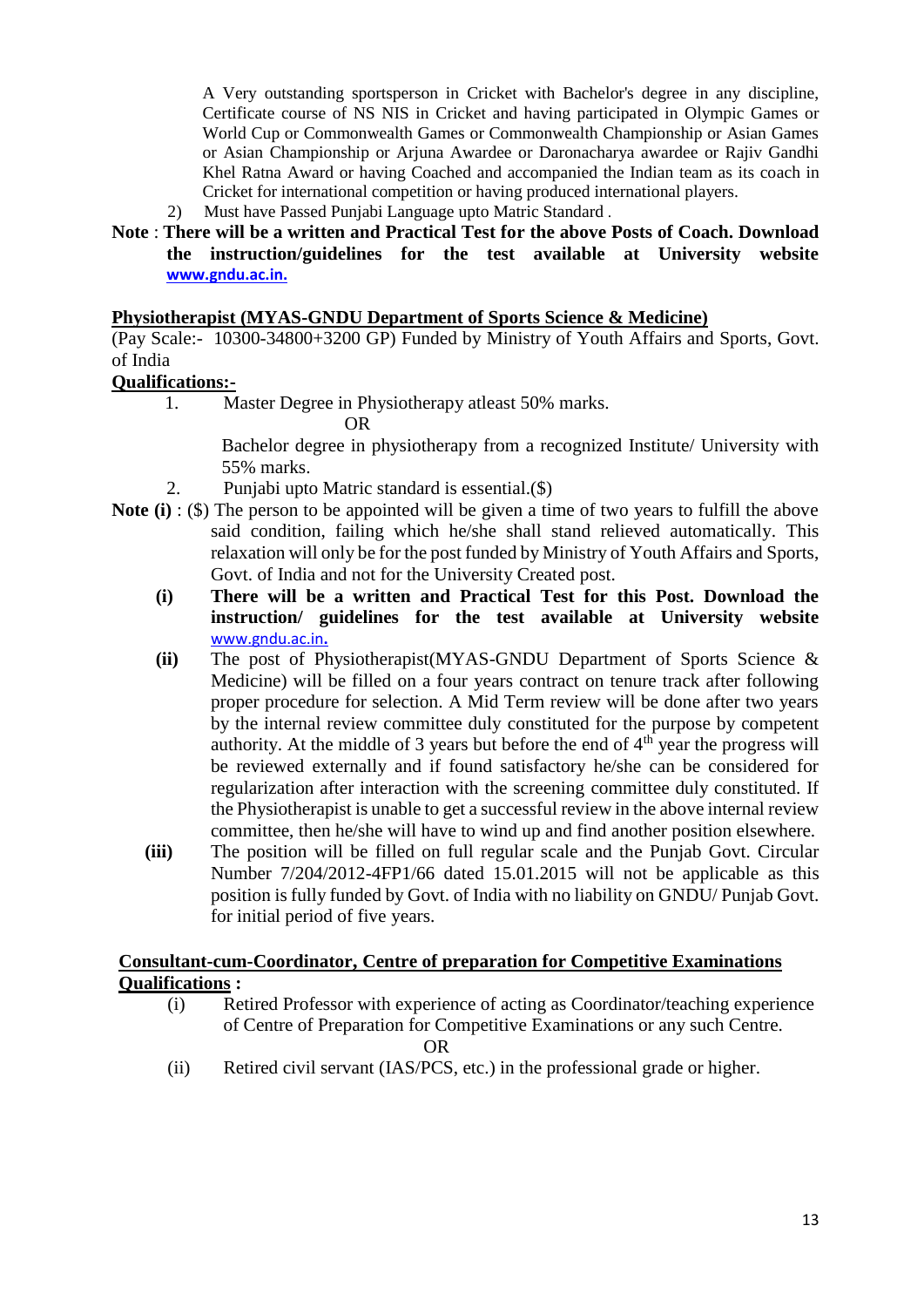# *Note: -*

1. Candidates are required to apply in the online mode only through Guru Nanak Dev University, Amritsar website www.gndu.ac.in. No other means / mode of application (through post, email, fax, deposit of CV etc.) will be accepted.

Applicants are required to take TWO printouts of the Online Application Form. Affix the same passport size photograph (which was uploaded with the online form) on it and **SEND** 

**a COPY to 'THE REGISTRAR, GURU NANAK DEV UNIVERSITY, AMRITSAR-143005', PUNJAB along with self attested copies of all the certificates of Educational/ Professional QUALIFICATIONS (DEGREES AND DMC'S WITH CONVERSION FORMULA OF CGPA/OGPA), EXPERIENCE CERTIFICATE, RESERVE CATEGORY CERTIFICATE (**Reservation certificate issued by the competent authority as a proof of claiming the reserve category as made in the online application form) etc. keep the  $2<sup>nd</sup>$  copy with him/her.

- 2. Copy of circular containing detailed instructions, qualifications, etc. for the posts, is available only at **[http://www.gndu.ac.in](http://www.gndu.ac.in/)**.**The qualifications for all the teaching posts are as per UGC norms.**
- **3. IMPORTANT: Applicants for the posts of Director-HRDC, Professor and Associate Professor must attach the Academic Performance Indicator (API) based Performance Based Appraisal System (PBAS) Proforma as indicative Appendix III Table II(B)/V(B) as per UGC (4th amendment), Regulations, 2016 (duly filled-in all respects by them) and attested copies of supporting documents, with hard copy of their application form to be submitted as per note 1 above.**
- 4. **Candidates for the post(s) of Professor, Associate Professor and Assistant Professor must also fill the Score Card Proforma, which is an essential component of the application form. Score Card Proforma available at University website [http://www.gndu.ac.in](http://www.gndu.ac.in/)**
- 5. **The Candidates for the Post of Director, HRDC must also fill the Score Card Performa prescribed for the Post of Professor which is available at** University **Website: [http://www.gndu.ac.in](http://www.gndu.ac.in/careerwithus.asp)**)
- 6. A Candidate needs to Register only once by filling Registration Form, even if he/she wishes to apply for more than one post/ department/campuses.
- 7. Candidates must have a valid Email-ID of his own, which should be active throughout the recruitment process. Candidates should keep checking the Inbox or even the Spam box of his/her Email ID regularly during the recruitment process as the **University** may send any important intimations on the University Website and/or through Email. Candidates should also check the University website regarding any updates during the recruitment process. Candidates should check their Email account for updates. GNDU will not be responsible for any loss of Email sent, due to invalid/wrong Email Id provided by the candidates or for delay/ non receipt of information if a candidate fails to access his/her email/website in time. Candidates are requested in their own interest to remain in touch with the University website [www.gndu.ac.in.](http://www.gndu.ac.in/) Issuance of notifications in the newspaper is not obligatory on the part of the university
- 8. Candidates should take utmost care to furnish the correct details while filling in the online application. Any mistake committed by the candidates shall be his/her sole responsibility.
- 9. The candidates should ensure the completion of all the steps of the registration process and depositing of application fee by the stipulated date and time given in the advertisement.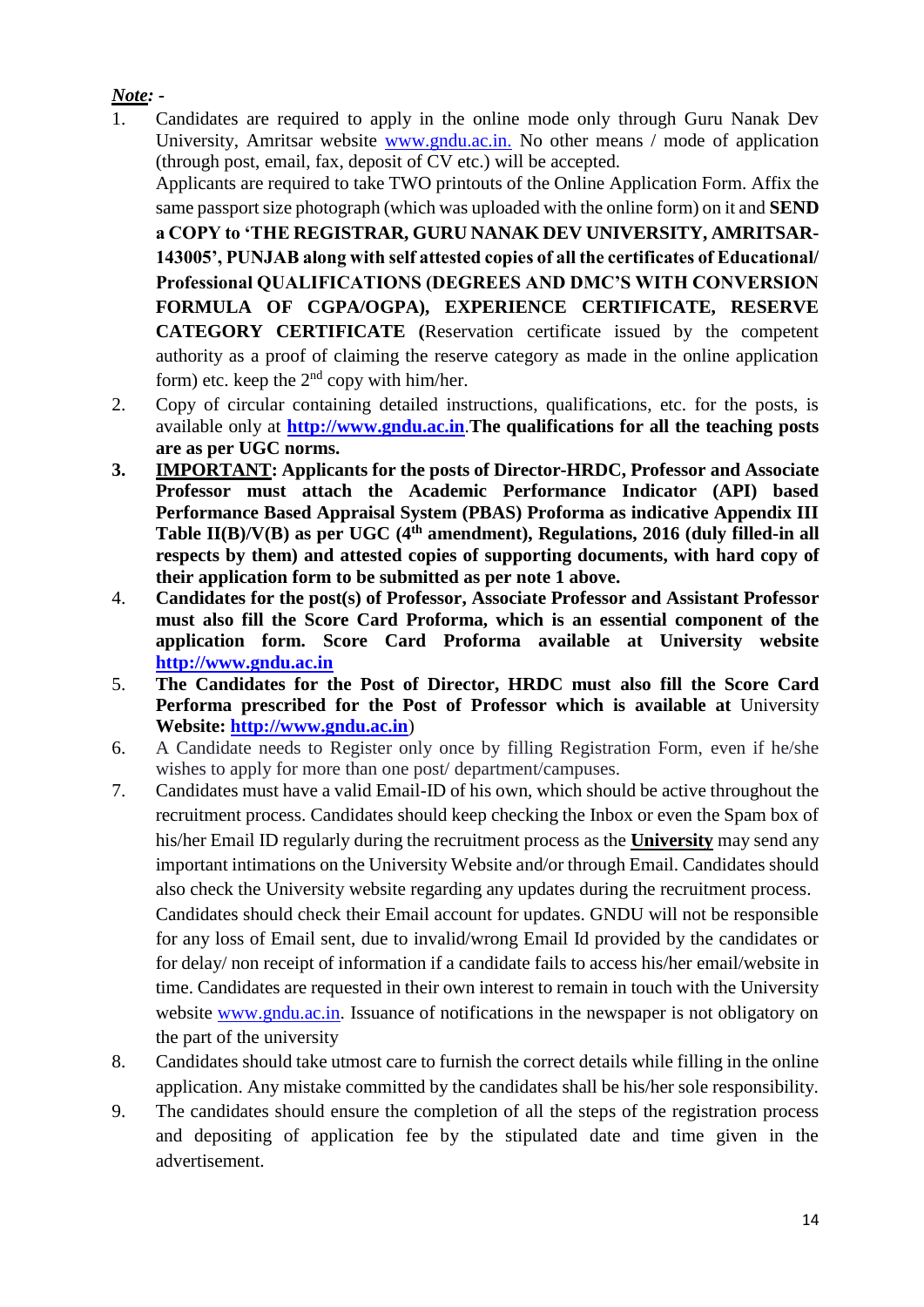- 10. Please scan your Photograph and Signatures individually and save them in the JPEG format. The size of any of these individual images should not exceed 100 kb (photograph) and 100 kb (signature) for online uploading.
- 11. Please keep the following details ready with you before clicking on the registration button for starting your online application:
	- a. Personal details including Date of Birth and Nationality
	- b. Mobile Number
	- c. Valid Email ID
	- d. Reservation Category Details
	- e. Percentage of your Educational Qualification starting from Matriculation examinations to onwards.

(Please calculate percentage from CGPA/OGPA in advance).

- f. Soft Copies of scanned Photograph and Signatures.
- 12. Application fee once paid shall neither be refunded under any circumstances nor it shall be held reserve for any other recruitment or selection process in future.
- **13.** Before applying for the post, candidates are advised to satisfy themselves about their eligibility.
- **14. Persons already in service must apply online and send the hard copy of application through their employer. All those candidates working in organizations/institutions including affiliated colleges of the university may be allowed to appear in interview without "No Objection Certificate" with the condition that in case the candidate is selected, no extension in joining time will be allowed. Such candidates are required to give an undertaking on the format available on university website: www.gndu.ac.in. All such candidates will be given standard joining time i.e. one month from the issuance of appointment letter.**
- 15. The candidates are required to apply separately for each post earmarked for each Deptt.
- **16. Incomplete applications not duly substantiated with supporting documents in any respect or hard copy of application received after the due date will not be entertained.**
- 17. University reserves the right to fill or not to fill up the posts and to call only suitable number of candidates for interview/counseling.
- 18. The number of posts can be increased or decreased.
- 19. Bio-Data of any candidate can be placed before the Selection Committee.
- 20. Mere applying and satisfying the essential/ minimum qualification required for a post does not entitle the candidate any right of appointment.
- 21. The University shall verify the antecedents/documents submitted by the candidates at the time of appointment or any time during the tenure of the service. In case, it is detected that the documents submitted are fake or the candidate has a clandestine background and has suppressed the said information, his/her services shall be terminated forthwith.
- 22. The candidature of the candidate for reserve category will be considered only for the category he/ she has applied online/offline. Under No Circumstances, reserve category of the candidate will be changed. No request in this regard will be entertained.
- 23. A relaxation of 5% is admissible at the Graduate and Master's level for Scheduled Castes/Scheduled Tribes candidates.
- 24. The screening criteria and template to be used by the selection Committee for academic record and research performance etc. are also available on the University Website.
- 25. Candidates within India may not be considered in absentia.